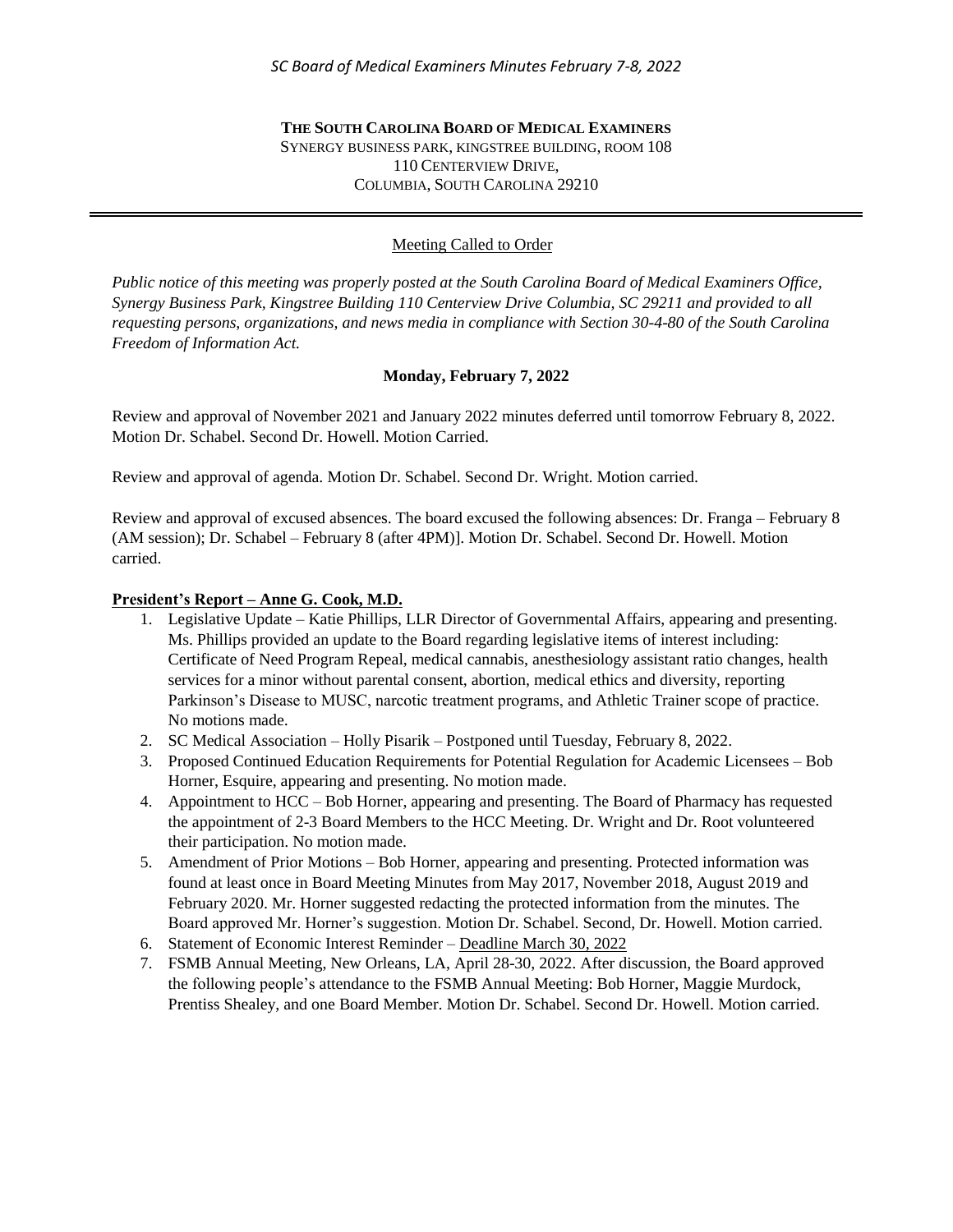# **Administrator's Report – Maggie Murdock, Board Administrator**

- 1. PA Committee Discussed January 14, 2022 Committee Meeting. 233 new licenses were issued at the meeting. No motion made.
- 2. RCP Committee Discussed January 14, 2022 Committee Meeting. 75 new licensees were issued at the meeting. Dr. Paoletti resigned from the Committee, and Dr. Arguta was approved to replace him. No motion made.
- 3. Acupuncture Committee No recent meetings, next meeting scheduled for April 18, 2022. No updates.
- 4. Anesthesiology Assistant Committee No meeting's scheduled. No updates.
- 5. Election Update Discussed election for four different seats: At large, District 3, District 5 and District 4. No motion made.
- 6. Meeting Dates for 2022 Presented, no motion made.

BARNETT, Andrietta W., APRN and CRAWFORD, Benjamin, D.O. Telemedicine/Rx Request [Closed hearing]

Petition denied on the grounds that a doctor cannot prescribe schedule II or III drugs to a patient where the doctor-patient relationship was established solely via telemedicine. Motion Dr. Root. Second Dr. Schabel. Motion carried.

ITALIA, Hiren, M.D. with SuperPill, Telemedicine/Rx Request

Petition denied on the grounds that doctor-patient relationship cannot be established via questionnaire. Motion Dr. Wright. Second Dr. Schabel. Motion carried.

HERDEGEN, James J. Jr., M.D. of Riverside, IL, Applicant for licensure Approved for licensure without condition. Motion Dr. Franga. Second Dr. Schabel. Motion carried. [Dr. Wright abstained from voting due to having a common employer]

2019-511, SOF [Closed hearing]

Board accepted the SOF, and found the physician was not in violation of the Medical Practice Act. Motion Dr. Januchowski. Second Dr. Schabel. Motion carried.

ROSS, Janice E., M.D. of Charleston, SC, 2020-314, MOA [Closed hearing] MOA accepted. Respondent was found in violation of Medical Practice Act 110 (B) (17) and (B) (24). Public reprimand. Respondent to pay \$500 in costs and a \$1,000 fine. Motion Dr. Januchowski. Second Dr. Schabel. Motion carried.

2020-203, SOF [Closed hearing] Board dismissed the complaint. Motion Dr. Root. Second Dr. Franga. Motion carried.

ROLEY, Laurie Theriot, M.D. & Willet, Sherryi, APRN et al., Telemedicine Request for Interim Hospice Motion to extend telemedicine 14-day rule to 30 days, if the patient is seen by telemedicine within 48 hours with the condition of a progress report in six months Dr. Cook. Second Dr. Wright. Motion carried.

JORGENSEN, Douglas J., D.O. of Landrum, SC, Application for Licensure Motion to not consider candidate for licensure in South Carolina, until the licensee clears up disciplinary matters in another state Dr. Januchowski. Second Dr. Schabel. Motion carried.

JAH, Fatimah O., M.D. of Orlando, FL, Renewal Application Review [Virtual] Approved for licensure without condition. Motion Dr. Schabel. Second Dr. Wright. Motion carried.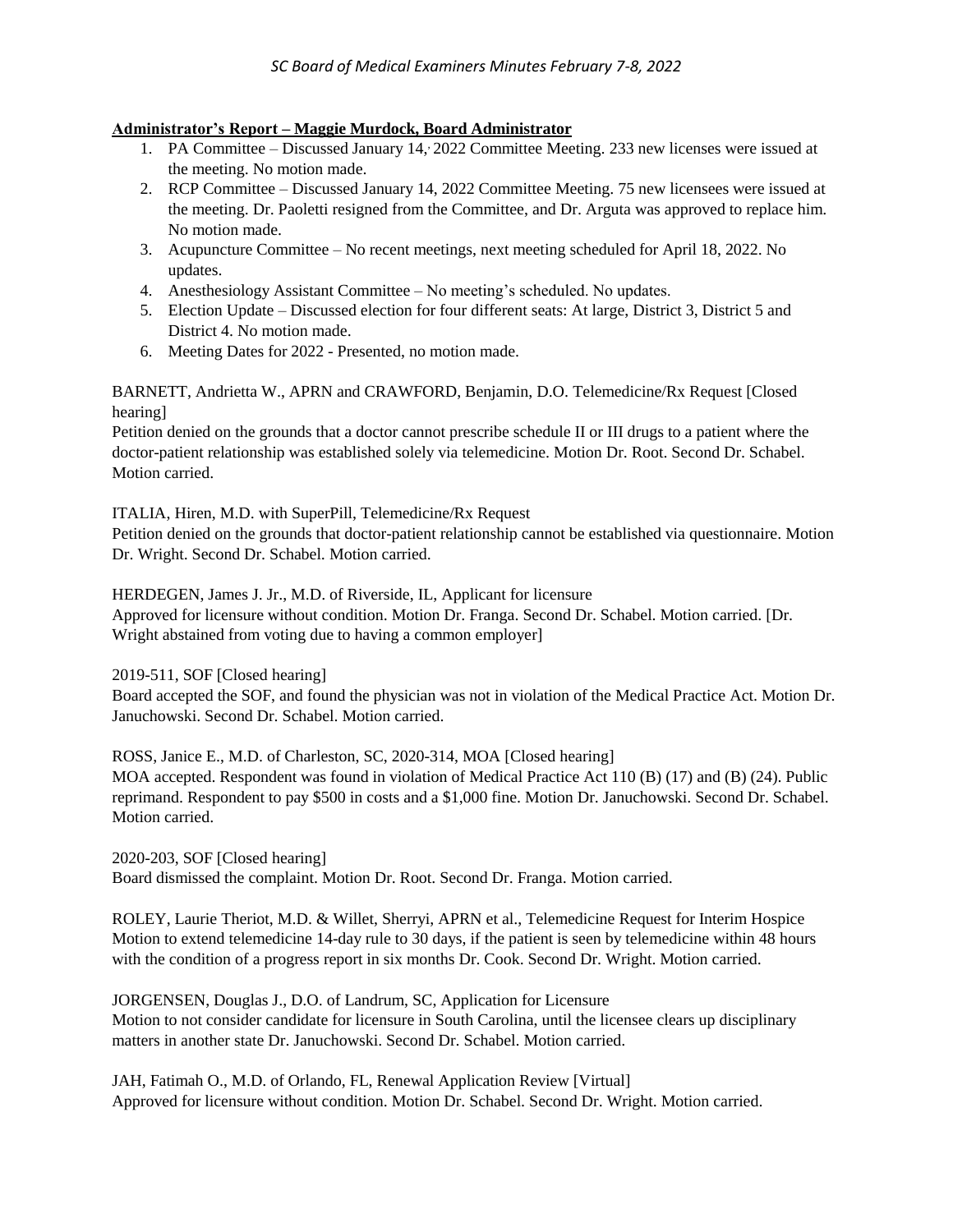WASHBURN, Nathan A., D.O. of Flushing, NY, Application for Licensure [Virtual] Approved for licensure without condition. Motion Dr. Dilts. Second Dr. Schabel. Motion carried.

THAKUR, Anand C., M.D. of Clinton Township, MI, Application for Licensure [Virtual] Approved for licensure without condition. Motion Dr. Schabel. Second Dr. Wright. Motion carried.

# **Tuesday, February 8, 2022**

Review and approval of November Medical Board Minutes, Respiratory Care Committee Minutes, and PA Committee Minutes. Motion Dr. Schabel. Second Dr. Wright. Motion carried.

**Office of Disciplinary Counsel and Office of Investigations and Enforcement Report** – Patrick Hanks and Amanda Branham appearing and presenting. In addition to presenting the case statistics and training, Ms. Braham also presented 42 Dismissals, 14 Letters of Caution and 10 Formal Complaints.

Motion to accept Dismissals with exception of two presented Dr. Schabel. Second Dr. Wright. Motion carried.

Motion to accept Letters of Caution with exception of two presented Dr. Wright. Second Dr. Dr. Schabel. Motion carried.

Motion to move one of the suggested LOC candidates to a systems warning Dr. Cook. Second Dr. Schabel. Motion carried.

Motion to move one of the suggested LOC candidates to a formal complaint Dr. Schabel. Second Dr. Howell. Motion carried.

Motion to accept Formal Complaints Dr. Schabel. Second Dr. Dilts. Motion carried.

ODC Kraikit Report – Prentiss Shealey, Esquire, presented four cases to the Board. After discussion, the Board approved the recommendations of Ms. Shealey to send Letters of Caution. Motion Dr. Schabel. Second Dr. Januchowski. Motion carried.

Peer Review Actions topic presented by Patrick Hanks, Esquire, no motion made.

#### **President's Report (Revisited)**

2. SC Medical Association – Presented by Holly Pisarik. SC Medical Association submitted an ARPA Funds request to implement mental health counseling for physicians experiencing mental health issues related to COVID-19 response. No motions made.

PLANNED PARENTHOOD – Katherine Farris, M.D. and Natalie Frazier, C.N.M., Request approval for Telemedicine

After discussion, the Board accepted the petition with the stipulation that patients must be over 18 and establish in person care before Testosterone can be prescribed via telemedicine. Additionally, a written request must be submitted by each provider who wishes to be granted these permissions. Motion Dr. Wright. Second Dr. Schabel. Motion carried.